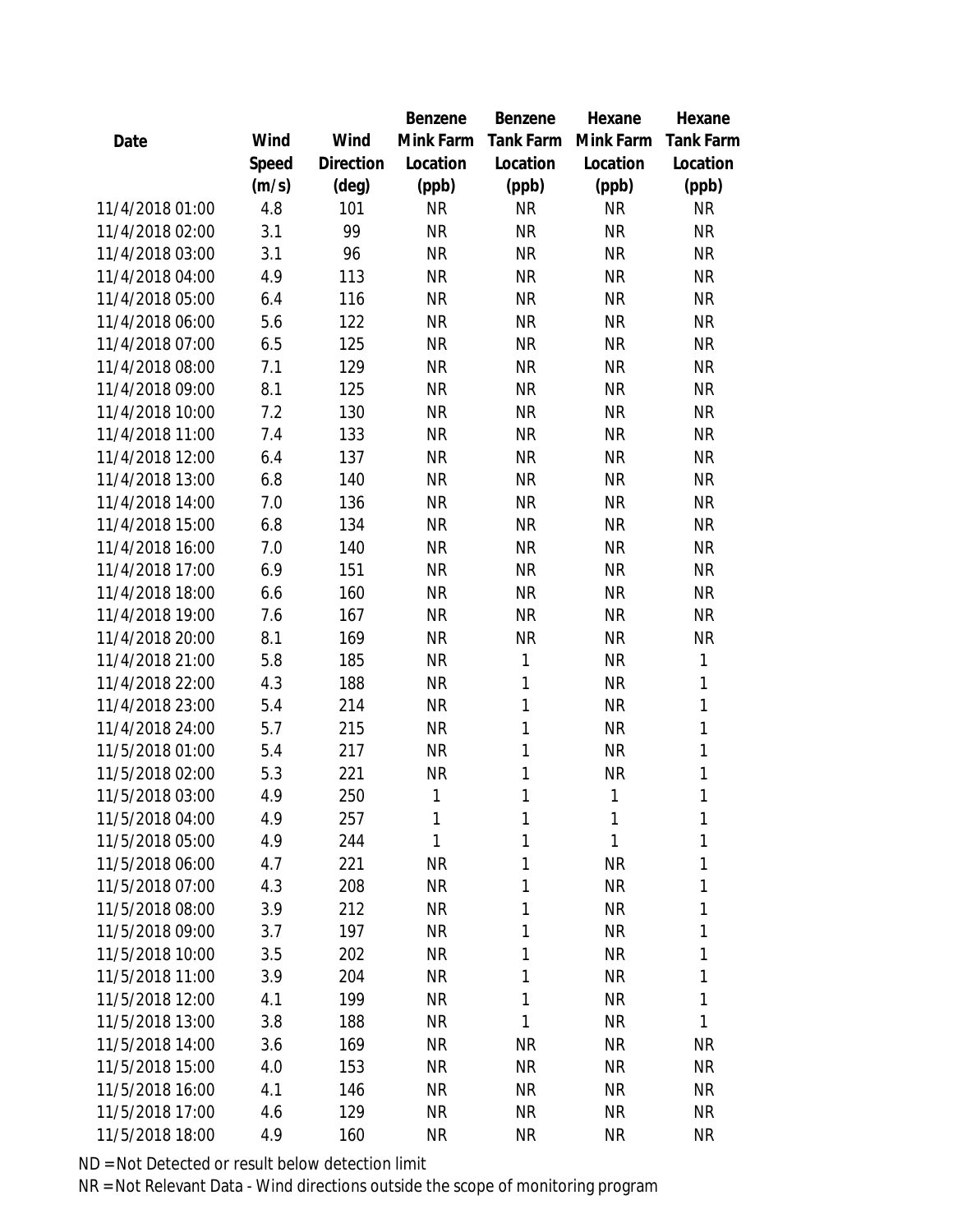|                 |       |                | <b>Benzene</b> | Benzene          | Hexane    | Hexane           |
|-----------------|-------|----------------|----------------|------------------|-----------|------------------|
| Date            | Wind  | Wind           | Mink Farm      | <b>Tank Farm</b> | Mink Farm | <b>Tank Farm</b> |
|                 | Speed | Direction      | Location       | Location         | Location  | Location         |
|                 | (m/s) | $(\text{deg})$ | (ppb)          | (ppb)            | (ppb)     | (ppb)            |
| 11/5/2018 19:00 | 4.2   | 129            | <b>NR</b>      | <b>NR</b>        | <b>NR</b> | <b>NR</b>        |
| 11/5/2018 20:00 | 3.4   | 108            | <b>NR</b>      | <b>NR</b>        | <b>NR</b> | <b>NR</b>        |
| 11/5/2018 21:00 | 2.5   | 87             | <b>NR</b>      | <b>NR</b>        | <b>NR</b> | <b>NR</b>        |
| 11/5/2018 22:00 | 2.5   | 79             | <b>NR</b>      | <b>NR</b>        | <b>NR</b> | <b>NR</b>        |
| 11/5/2018 23:00 | 3.3   | 85             | <b>NR</b>      | <b>NR</b>        | <b>NR</b> | <b>NR</b>        |
| 11/5/2018 24:00 | 1.8   | 71             | <b>NR</b>      | <b>NR</b>        | <b>NR</b> | <b>NR</b>        |
| 11/6/2018 01:00 | 1.2   | 71             | <b>NR</b>      | <b>NR</b>        | <b>NR</b> | <b>NR</b>        |
| 11/6/2018 02:00 | 3.0   | 206            | <b>NR</b>      | 1                | <b>NR</b> | 1                |
| 11/6/2018 03:00 | 6.3   | 252            | 1              | 1                | 1         | 1                |
| 11/6/2018 04:00 | 5.9   | 252            | 1              | 1                | 1         | 1                |
| 11/6/2018 05:00 | 6.3   | 253            | 1              | 1                | 1         | 1                |
| 11/6/2018 06:00 | 5.5   | 236            | 1              | 1                | 1         | 1                |
| 11/6/2018 07:00 | 6.9   | 236            | 1              | 1                | 1         | 1                |
| 11/6/2018 08:00 | 7.3   | 247            | 1              | 1                | 1         | 1                |
| 11/6/2018 09:00 | 7.4   | 250            | 1              | 1                | 1         | 1                |
| 11/6/2018 10:00 | 8.4   | 250            | 1              | 1                | 1         | 1                |
| 11/6/2018 11:00 | 8.5   | 252            | 1              | 1                | 1         | 1                |
| 11/6/2018 12:00 | 8.4   | 254            | 1              | 1                | 1         | 1                |
| 11/6/2018 13:00 | 7.8   | 255            | 1              | 1                | 1         | 1                |
| 11/6/2018 14:00 | 7.6   | 264            | 1              | 1                | 1         | 1                |
| 11/6/2018 15:00 | 8.1   | 268            | 1              | 1                | 1         | 1                |
| 11/6/2018 16:00 | 7.3   | 266            | 1              | 1                | 1         | 1                |
| 11/6/2018 17:00 | 6.8   | 269            | 1              | 1                | 1         | 1                |
| 11/6/2018 18:00 | 6.0   | 271            | 1              | 1                | 1         | 1                |
| 11/6/2018 19:00 | 6.1   | 261            | 1              | 1                | 1         | 1                |
| 11/6/2018 20:00 | 6.0   | 268            | 1              | 1                | 1         | 1                |
| 11/6/2018 21:00 | 6.6   | 278            | 1              | <b>NR</b>        | 1         | <b>NR</b>        |
| 11/6/2018 22:00 | 5.8   | 275            | 1              | 1                | 1         | 2                |
| 11/6/2018 23:00 | 5.9   | 265            | 1              | 1                | 1         | 1                |
| 11/6/2018 24:00 | 6.3   | 270            | 1              | 1                | 1         | 1                |
| 11/7/2018 01:00 | 6.9   | 273            | 1              | 1                | 1         | 1                |
| 11/7/2018 02:00 | 5.2   | 267            | 1              | 1                | 1         | $\overline{2}$   |
| 11/7/2018 03:00 | 5.0   | 258            | 1              | 1                | 1         | 1                |
| 11/7/2018 04:00 | 6.2   | 256            | 1              | 1                | 1         | 1                |
| 11/7/2018 05:00 | 5.4   | 270            | 1              | 1                | 1         |                  |
| 11/7/2018 06:00 | 5.6   | 260            | 1              | 1                | 1         | 1                |
| 11/7/2018 07:00 | 5.3   | 256            | 1              | 1                | 1         | 1                |
| 11/7/2018 08:00 | 4.9   | 256            | 1              | 1                | 1         | 1                |
| 11/7/2018 09:00 | 5.4   | 264            | 1              | 1                | 1         | $\overline{2}$   |
| 11/7/2018 10:00 | 5.4   | 272            | 1              | 1                | 1         | 1                |
| 11/7/2018 11:00 | 6.2   | 280            | 1              | <b>NR</b>        | 1         | <b>NR</b>        |
| 11/7/2018 12:00 | 6.0   | 279            | 1              | <b>NR</b>        | 1         | <b>NR</b>        |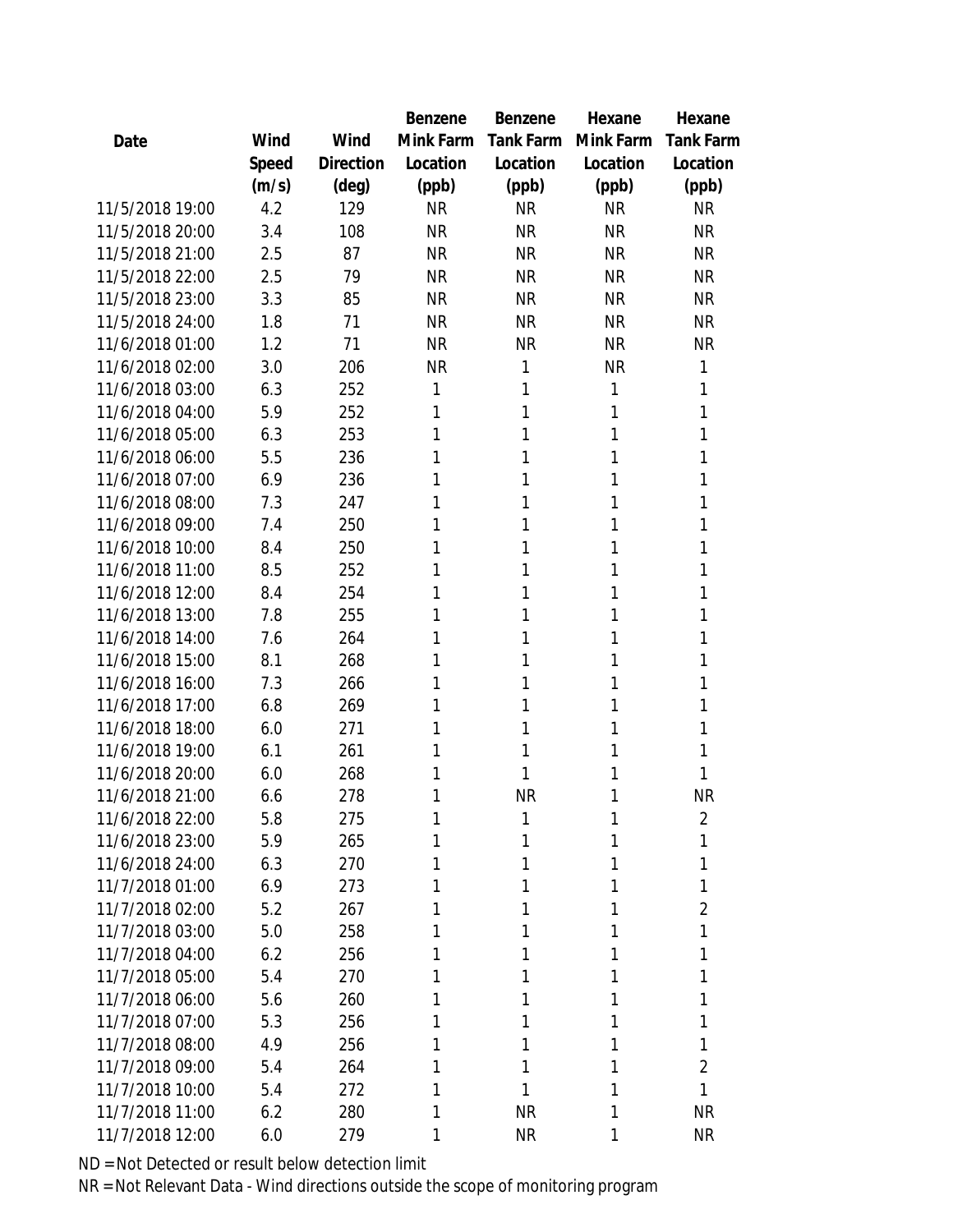|                 |       |                | Benzene   | <b>Benzene</b> | Hexane    | Hexane    |
|-----------------|-------|----------------|-----------|----------------|-----------|-----------|
| Date            | Wind  | Wind           | Mink Farm | Tank Farm      | Mink Farm | Tank Farm |
|                 | Speed | Direction      | Location  | Location       | Location  | Location  |
|                 | (m/s) | (deg)          | (ppb)     | (ppb)          | (ppb)     | (ppb)     |
| 11/7/2018 13:00 | 5.8   | 278            | 1         | <b>NR</b>      | 1         | <b>NR</b> |
| 11/7/2018 14:00 | 5.2   | 277            | 1         | <b>NR</b>      | 1         | <b>NR</b> |
| 11/7/2018 15:00 | 5.3   | 283            | 1         | <b>NR</b>      | 1         | <b>NR</b> |
| 11/7/2018 16:00 | 5.0   | 280            | 1         | <b>NR</b>      | 1         | <b>NR</b> |
| 11/7/2018 17:00 | 5.0   | 276            | 1         | <b>NR</b>      | 1         | ΝR        |
| 11/7/2018 18:00 | 4.8   | 273            | 1         | 1              | 1         | 1         |
| 11/7/2018 19:00 | 4.8   | 273            | 1         | 1              | 1         | 1         |
| 11/7/2018 20:00 | 4.7   | 300            | 1         | <b>NR</b>      | 1         | <b>NR</b> |
| 11/7/2018 21:00 | 4.4   | 292            | 1         | <b>NR</b>      | 1         | <b>NR</b> |
| 11/7/2018 22:00 | 3.6   | 304            | 1         | <b>NR</b>      | 1         | <b>NR</b> |
| 11/7/2018 23:00 | 4.0   | 324            | 1         | <b>NR</b>      | 1         | <b>NR</b> |
| 11/7/2018 24:00 | 3.3   | 321            | 1         | <b>NR</b>      | 1         | <b>NR</b> |
| 11/8/2018 01:00 | 2.9   | 329            | 1         | <b>NR</b>      | 1         | <b>NR</b> |
| 11/8/2018 02:00 | 3.3   | 321            | 1         | <b>NR</b>      | 1         | <b>NR</b> |
| 11/8/2018 03:00 | 3.6   | 326            | 1         | <b>NR</b>      | 1         | <b>NR</b> |
| 11/8/2018 04:00 | 3.0   | 330            | 1         | <b>NR</b>      | 1         | <b>NR</b> |
| 11/8/2018 05:00 | 2.8   | 338            | 1         | <b>NR</b>      | 1         | <b>NR</b> |
| 11/8/2018 06:00 | 3.0   | 348            | 1         | <b>NR</b>      | 1         | <b>NR</b> |
| 11/8/2018 07:00 | 1.2   | 360            | 1         | <b>NR</b>      | 1         | <b>NR</b> |
| 11/8/2018 08:00 | 1.2   | 324            | <b>NR</b> | <b>NR</b>      | <b>NR</b> | ΝR        |
| 11/8/2018 09:00 | 2.1   | 344            | 1         | <b>NR</b>      | 1         | <b>NR</b> |
| 11/8/2018 10:00 | 2.0   | 8              | 1         | <b>NR</b>      | 1         | <b>NR</b> |
| 11/8/2018 11:00 | 1.4   | 118            | <b>NR</b> | <b>NR</b>      | <b>NR</b> | <b>NR</b> |
| 11/8/2018 12:00 | 1.1   | 152            | <b>NR</b> | <b>NR</b>      | <b>NR</b> | <b>NR</b> |
| 11/8/2018 13:00 | 1.9   | 215            | <b>NR</b> | <b>NR</b>      | <b>NR</b> | <b>NR</b> |
| 11/8/2018 14:00 | 2.4   | 148            | <b>NR</b> | <b>NR</b>      | <b>NR</b> | <b>NR</b> |
| 11/8/2018 15:00 | 1.5   | 100            | <b>NR</b> | <b>NR</b>      | <b>NR</b> | <b>NR</b> |
| 11/8/2018 16:00 | 1.7   | 16             | <b>NR</b> | <b>NR</b>      | <b>NR</b> | <b>NR</b> |
| 11/8/2018 17:00 | 0.9   | $\overline{7}$ | <b>NR</b> | <b>NR</b>      | <b>NR</b> | <b>NR</b> |
| 11/8/2018 18:00 | 0.8   | 273            | <b>NR</b> | <b>NR</b>      | <b>NR</b> | <b>NR</b> |
| 11/8/2018 19:00 | 1.5   | 28             | 1         | <b>NR</b>      | 1         | <b>NR</b> |
| 11/8/2018 20:00 | 1.6   | 50             | <b>NR</b> | NR             | <b>NR</b> | <b>NR</b> |
| 11/8/2018 21:00 | 1.6   | 50             | <b>NR</b> | <b>NR</b>      | <b>NR</b> | <b>NR</b> |
| 11/8/2018 22:00 | 1.0   | 58             | <b>NR</b> | <b>NR</b>      | <b>NR</b> | <b>NR</b> |
| 11/8/2018 23:00 | 0.6   | 9              | 1         | <b>NR</b>      | 1         | <b>NR</b> |
| 11/8/2018 24:00 | 1.3   | 8              | 1         | <b>NR</b>      | 1         | <b>NR</b> |
| 11/9/2018 01:00 | 1.0   | 19             | 1         | <b>NR</b>      | 1         | <b>NR</b> |
| 11/9/2018 02:00 | 1.4   | 29             | 1         | <b>NR</b>      | 1         | <b>NR</b> |
| 11/9/2018 03:00 | 1.5   | 53             | <b>NR</b> | <b>NR</b>      | <b>NR</b> | <b>NR</b> |
| 11/9/2018 04:00 | 0.8   | 136            | <b>NR</b> | <b>NR</b>      | <b>NR</b> | <b>NR</b> |
| 11/9/2018 05:00 | 0.5   | 357            | 1         | <b>NR</b>      | 1         | <b>NR</b> |
| 11/9/2018 06:00 | 0.5   | 3              | 1         | <b>NR</b>      | 1         | <b>NR</b> |
|                 |       |                |           |                |           |           |